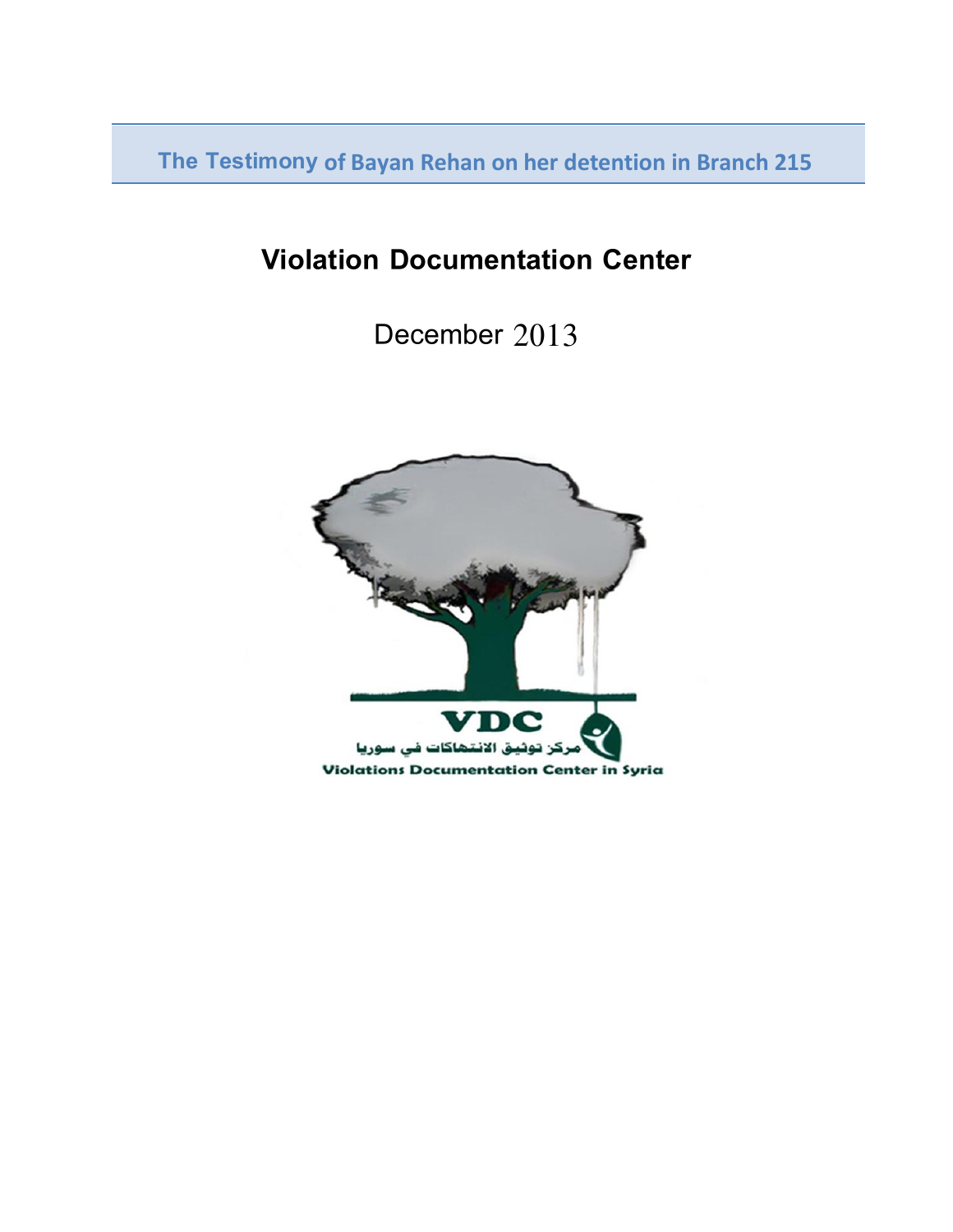

# **Introduction:**

VDC presents a detailed testimony on the detention of *Bayan Reehan*, a university student who was arrested by Branch 215 (Raid Brigade) that affiliates the Military Security. In this testimony, she retails abusive treatment and torture she was subjected to in the branch.

*Bayan* was released, one month after her detention, in an exchange deal for 48 Iranian hostages that took place on 09/01/2013.

VDC has released many testimonies of several previous detainees in Branch 215.

The interview is available on the center's Youtube Channel:

[http://www.youtube.com/watch?v=D\\_LwpHnaVcg&feature=youtu.be](http://www.youtube.com/watch?v=D_LwpHnaVcg&feature=youtu.be)

Parts of the interview Subtitled in English:

<http://www.youtube.com/watch?v=H3ipZ4JbV9M&feature=youtu.be>

*\*the location of Branch 215*

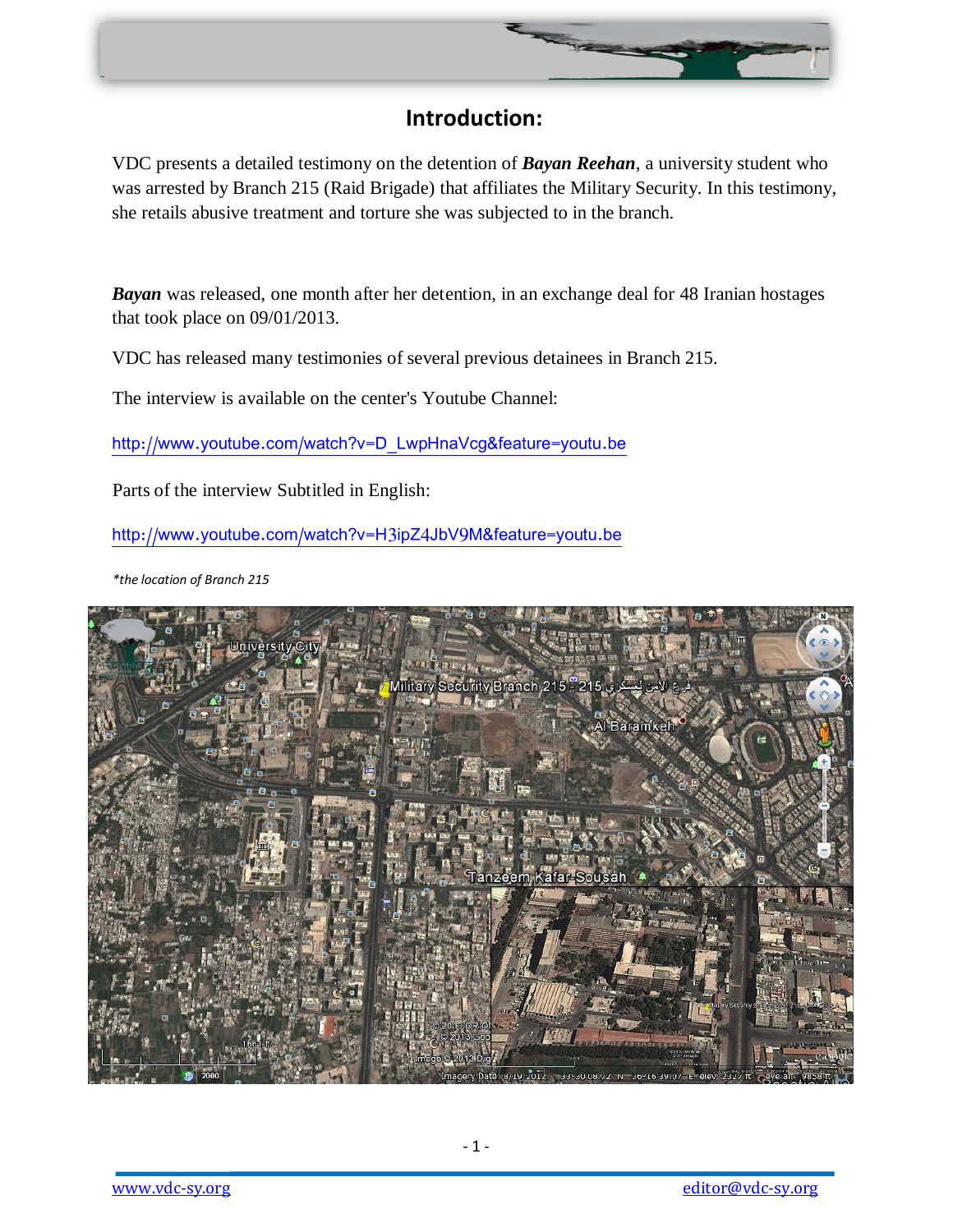# **The Testimony:**

**Survey of Street East** 

My name is *Bayan Reehan*. I was born in 1986, unmarried, and I am studying Geography at the university. I got detained by the Military Security Branch 215 (Raid Brigade) on 25 Sep 2012 and was released on 25 Oct 2012.

Since the beginning of the revolutionary movement in Syria, I have participated in demonstrations especially in Eastern Gouta, and I have established the Coordination of (Revolutionist Women Towards Victory) on January 2012 that includes female revolutionary cadres, most of whom are university graduates. Our work was not limited to demonstrations; we have also contacted foreign media channels, prepared media reports and smuggled drugs to the Syrian interior. Furthermore, we have given educational sessions in first aid for young men and women because the security forces have been shooting at protesters.

# **The First Detention:**

I got arrested for the first time by Syrian security forces in January 2012 for four and a half hours on Damascus- Homs International Highway, as they arrested me when I was with a delegation of foreign journalists (a journalist from Canada, and another from New Zealand) that was heading from Eastern Gouta to Damascus to cover the death of the French journalist *Gilles Jakiye.*

They interrogated me during those four and a half hours and then released me.

Subsequent to this arrest, the security forces pursued and tracked me in work and collage through ( The Students Union in Damascus) that is known as a branch of 'Shabiha' who track the revolutionist students, which led to the delay of my graduation.

I tried to hide and change my appearance, and I moved from my home to another. I hid till I got arrested in an ambush in Baghdad. St in Damascus.

# **The Ambush:**

The ambush was set after the security forces hacked a friend's Skype account.

I was arranging a business meeting with him. However, I turned out to be chatting with a security officer who hacked my friend's account a night before the ambush and then hacked my account as well. We agreed to meet in Baghdad Street thus they facilitated the passage at checkpoints leading into Baghdad Street and stopped checking the names on the computer.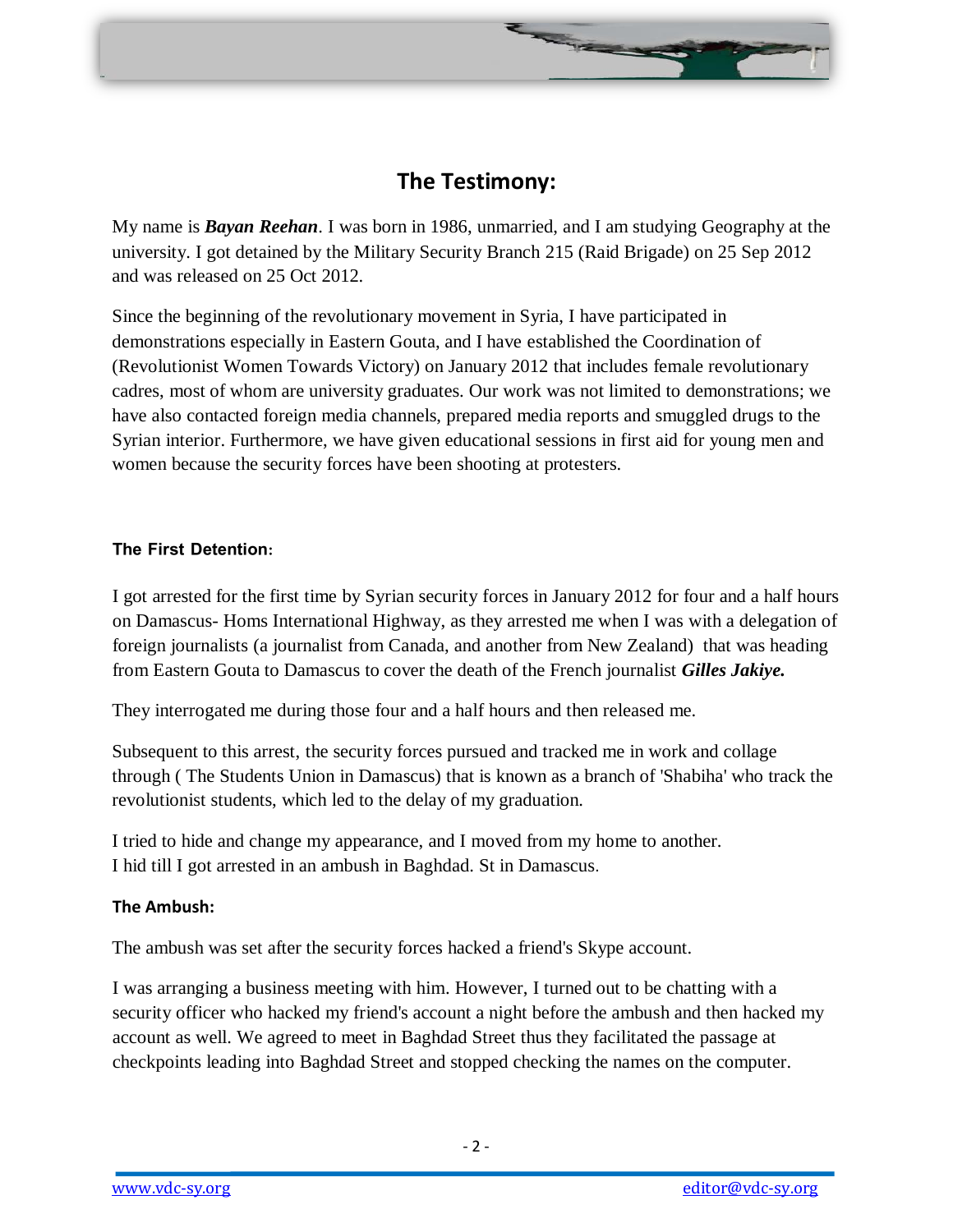

So when I passed Baghdad Street -as planned- I got arrested and they directed their weapons at me and the two friends who were with me, one of whom is called (*Nour Huda Hijazi*).

There were a bus, a car and more than 20 armed members, as if they were going to catch some drug dealers or an arm-trafficking gang and not civilian activists.

I was detained at 11:00 am, and was insulted and humiliated badly by the officer in-charge.

The young man with us, whose name I would keep anonymous out of respect to his desire, was exposed to violent beating.

They blindfolded us and drove us to the Raid Brigade 215 in Kafersouseh. We arrived at the branch within 10 minutes, then, at the sixth floor we entered an office in which there were three interrogators, several army officers and three technicians (to get into our Facebook and Skype accounts)

I was the Information Supervisor in Baraa Brigade in Eastern Gouta that has captured 48 officers of the (Iranian Revolutionary Guards) for whom Iran was putting pressure on the Syrian government, thus I was arrested in an attempt to make me confess the place of the abducted Iranians as I was involved in that case for I was responsible for feeding them.

Unfortunately, I was arrested, insulted and beaten for the sake of these foreigners who came to kill Syrians despite the fact that I was keen to treat them humanly and respectfully as war prisoners.

At first, I was not tortured at all; they have just asked me to locate the farm where the Iranians prisoners were.

My friends knew about my appointment at that day so I tried to stall as much as possible in the investigation in order to give them the chance to change their places to safer ones and secure their families.

Considering that I am a Geography student, the interrogator asked me to locate the place of the Iranian hostages using Google Earth.

They separated me from my friends and I was seated in front of a PC with an open Google Earth page.

They asked me to locate the place. They were using a high speed internet.

At that moment, I began shaking as there were two army officers waiting for me to locate the site so they broke into the Eastern Gouta as they had prepared a military force with plans to storm the area there.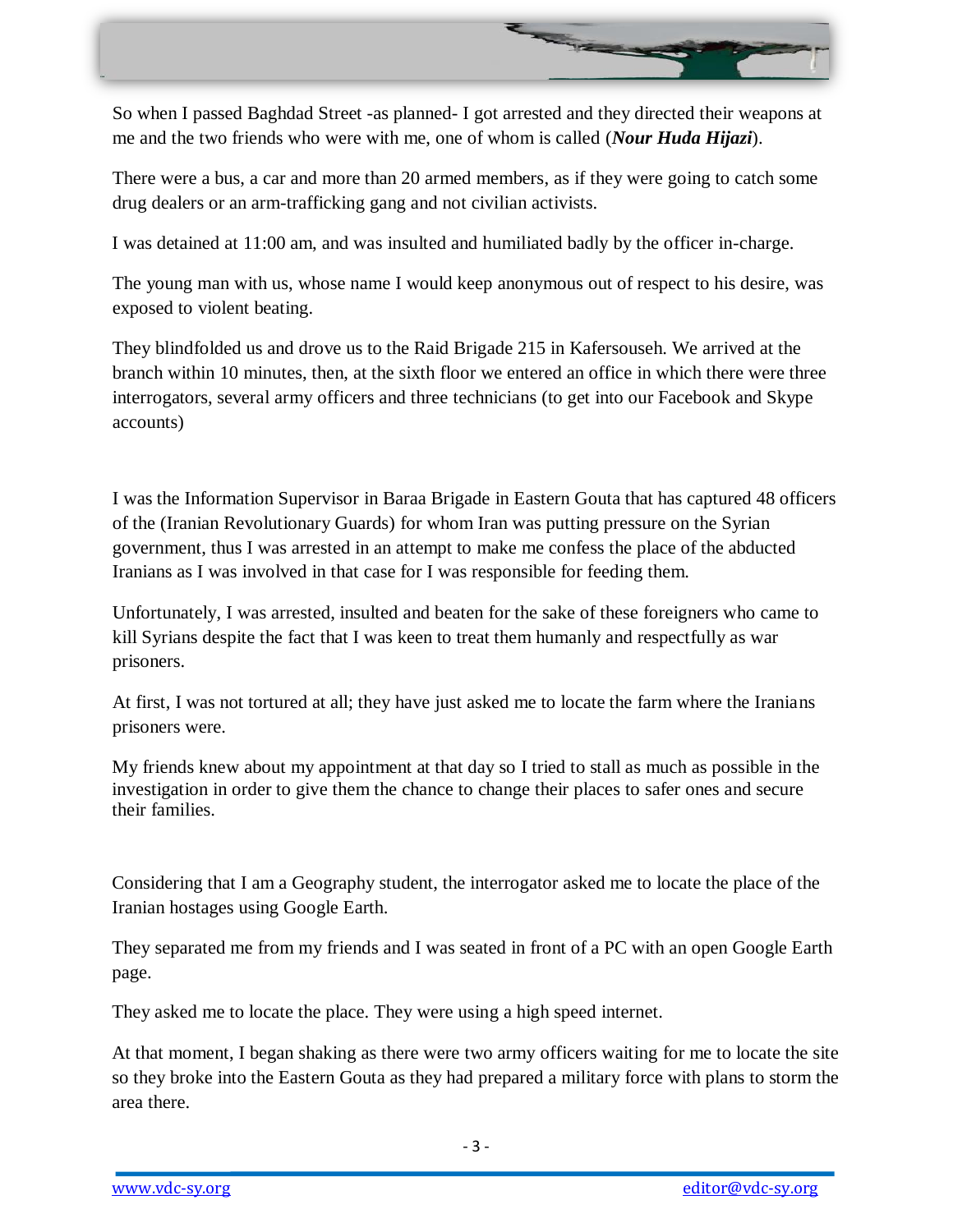

The interrogator wanted to know the types of weapons the Free Army had, and they also asked me about several Skype and Facebook accounts and passwords, thus I gave them to the technician, and then I located the site on a map and lead them to a road where-I was certain- the Free Army would repel them.

They also gave me a paper to draw them a way to storm the area after I had located the farm, noting that there had been two previous attempts to storm Gouta and reach the Iranians, however, they failed.

I intended to give them false information, which allowed me to know that they had no idea about the location of the farm where the Iranians were held.

I drew them a road through Google Earth on which I knew free army would be stationed; I sent them to an ambush.

It was about 12 o'clock.

Another issue is that only three members of Baraa Brigade were responsible for the Iranians, while there were many Free Army members so I thought that our lives are not worth the lives of dozens of the Free Army members who would be killed if I had guided the army and security forces to the farm. This put a tremendous psychological pressure on me to prioritize things.

I draw a map on the paper they gave me, and they were happy with the result that one of the interrogators said to me that the "President" Bashar al-Assad will be extremely happy because I gave them this information and that they knew that I have been "deceived" so I replied that I did not support the current state of the revolution and that I craved reform; I just said what they wanted to hear.

During interrogation, my eyes were blindfolded, and they only let me see when I used the computer for they were cautious neither to let me see them nor to look around the room. However, I used to peek to know the surroundings, and to see the reflection of the interrogator on the Computer's screen.

While locating the farm, an interrogator questioned the information I had provided so I asked him to verify it by the help of any agent from Doma. Indeed, he asked one of the agents from the area in-question, and he told him that it was the same farm they entered when they wanted to storm Douma before. Thus, the interrogator asked me –after making sure of the location- about the weapons in the farm. They had already viewed a Facebook conversation of mine during which I was taking about an arms deal, thus I lied and exaggerated the number of Free Army members and the quantity of weapons and they have.

They have also brought my friend to the room to ask him about the best way to storm the farm.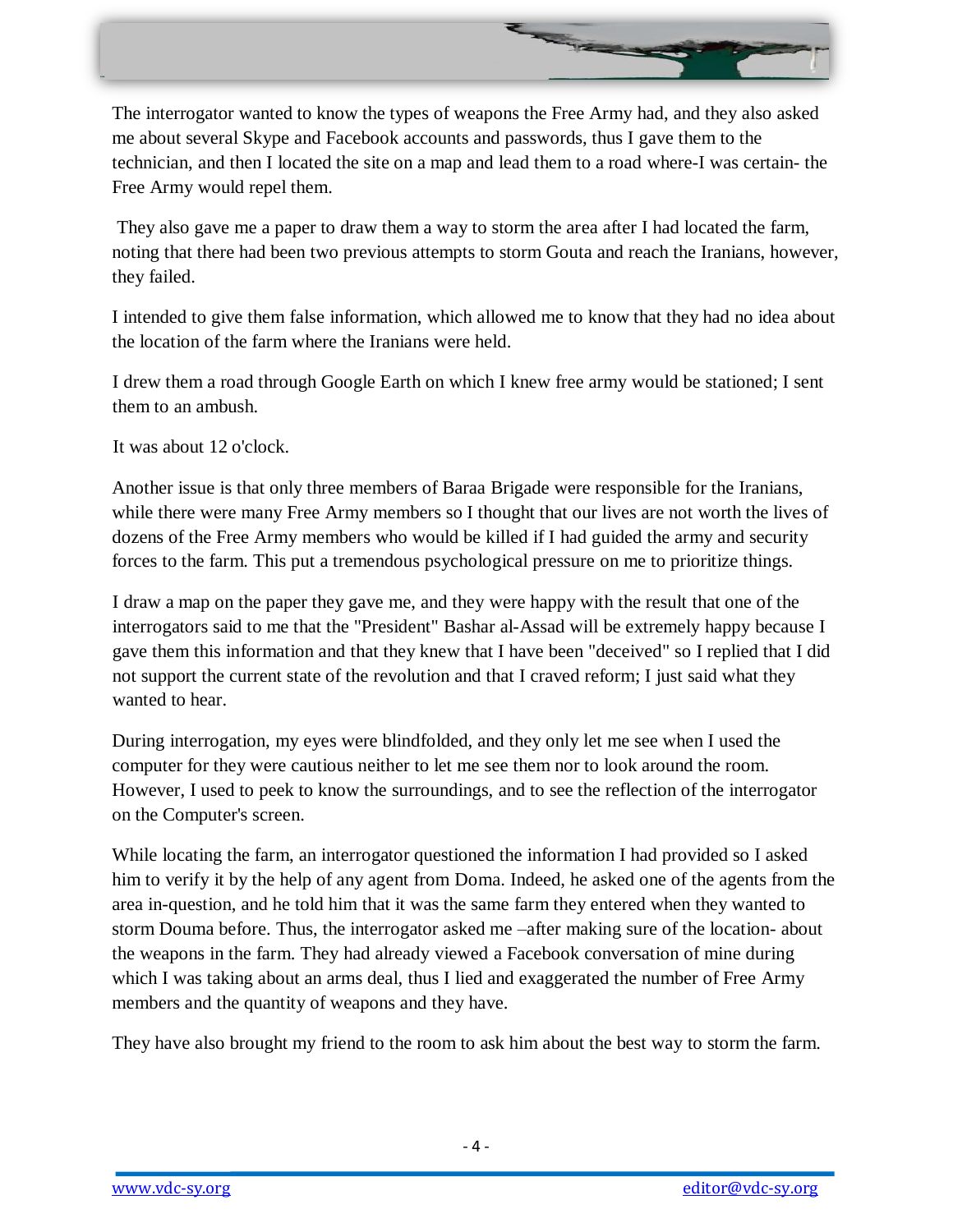

He wanted to show them a different way where there were no members of the Free Army but I I insisted that way I selected was the proper way to break into the farm . I lead them to the road where the Free Army had stationed.

They beat him in front of me, then put him outside. After that, they took me out of the room, and blindfolded me. All the security and army officers and technicians there gathered in the room leaving me outside. Although blindfolded, I could see my friend standing next to me.

I just wanted my friends to be set free so I whispered to him not to confess anything to them and to tell them that he knew me when I was working at the Civil Defense Hospital of Doma.

While taking to him, an officer slapped me on the face that my head hit the wall behind. I started cursing so he started hitting me with both hands. Then, all agents –passing the corridor- hit my face till it was swollen and I felt that I can no longer tolerate the beatings.

The interrogator took me then to a room and asked me to write down my confessions. I burst in tears. During my detention, I did not address any officer by the word 'Sir'. I just avoided using this word.

I started writing my confessions. I wrote that the reason why I supported the revolution is the shooing of peaceful demonstrators in Doma.

The interrogator took the five papers on which I wrote the confessions and left me at the door of a dormitory beside my friend *Nour* who was blindfolded, too. I guess it was 1:30 pm. They seated us on a wooden box and warned us not to talk to each other. However, I said to her quietly "If I die, please forgive me"

She laughed and I laughed, too.

The guard came and asked us not to speak. Anyway, we prepared identical answers for the interrogation session; I asked her to throw full responsibility on my shoulders as I am the supervisor of the Information Office in al-Braa Brigade and the administrator of 'Revolutionist Women Towards Victory'. I also told her to say that she had joined the revolution seven months after it started, although she had joined the Revolution right from its beginning, and that I got her involved in revolutionary activities.

Here, we laughed again that the interrogator heard us and beat us, then they give us food after they cancelled the idea of storming Doma knowing that they were not ready, especially that I exaggerated the numbers of armed men and their weapons there, in addition to the road they should take to reach the farm.

We were on the sixth floor. They took us to the cell after they undid our blindfold. We entered the cell laughing, which surprised the prisoners there, and they started asking us about the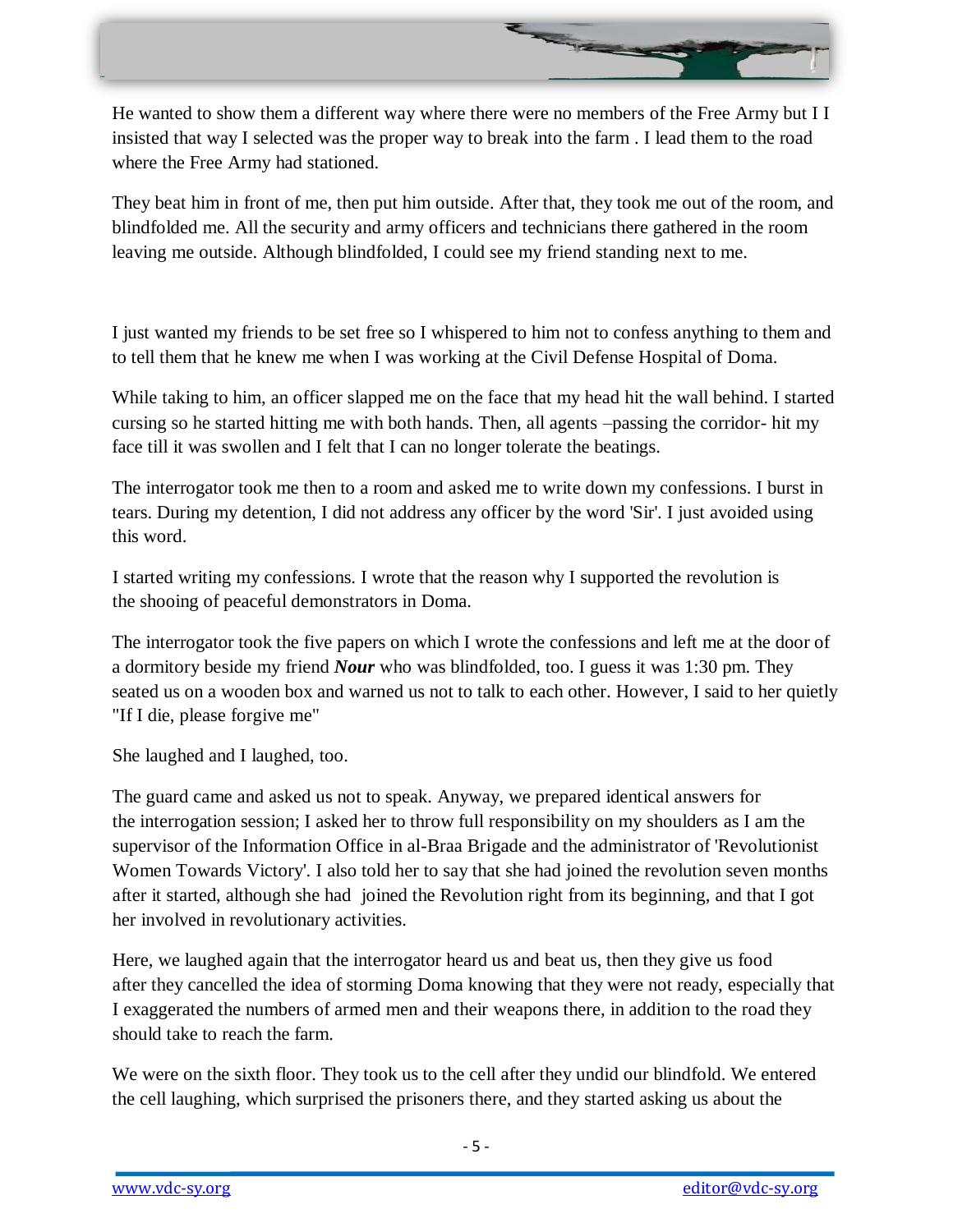

current situation after they had confirmed us that we were detained in Branch 215. We drank some water and had some rest.

Then, they called only my name without my friend (*Nour Hijazi*)

# **The Torture:**

They called me again for another interrogation. The interrogator reviewed my confessions and my chats on Skype that they had got. He asked me why I had not written the story of my previous detention and that I had been detained in Khateeb Branch. I answered him 'don't you knew everything!'.

Here, the interrogator cursed me and said "How dare you?", then brought an iron baton and hit me on my left shoulder. I tried to cover my face in order t protect it. He beat me till I could no longer feel my hands and legs.

I was alone with him in the interrogation room where he plugged in an electric torturing device and electrified me with every question.

I began to lose focusing. He threatened me that he would kill my friend whom I really liked. The psychological torturing was way harder than the physical one. Afterwards, an interrogator came in and asked me to confess, otherwise they would torture me so I told him that I would. He didn't ,however, allow me to speak. He brought me a cup of tea, tore my confession papers and asked me to rewrite again. It was about six in the evening then.

Every time they read my confessions, they tore them and asked me to rewrite them again till I could no longer feel my hand.

Here, I told him that I had participated in all demonstrations that went out in Douma, and did not miss any martyrs' funeral, and that I had taken pictures about Douma, uploaded videos, filmed two reports that were broadcast on AlArabyia Channel, and accompanied foreign journalists in Douma as an interpreter.

I told him that I had confessed everything I knew about the Iranians so he asked me why I rebelled against the government, and continued: the Government has give you a house, and let you study in the university. I replied that I had not studied in a university that belongs to the government and that the university itself was the reason why I went out to call for toppling the regime, in addition to the corruption spread in Damascus University and the unqualified inexperienced professors who are "Shabiha"!

The university is full of corruption and favoritism for the children of officers and officials.

He asked me to tell him about the first demonstration I went in, yet I was exhausted as it was about 8 in the evening.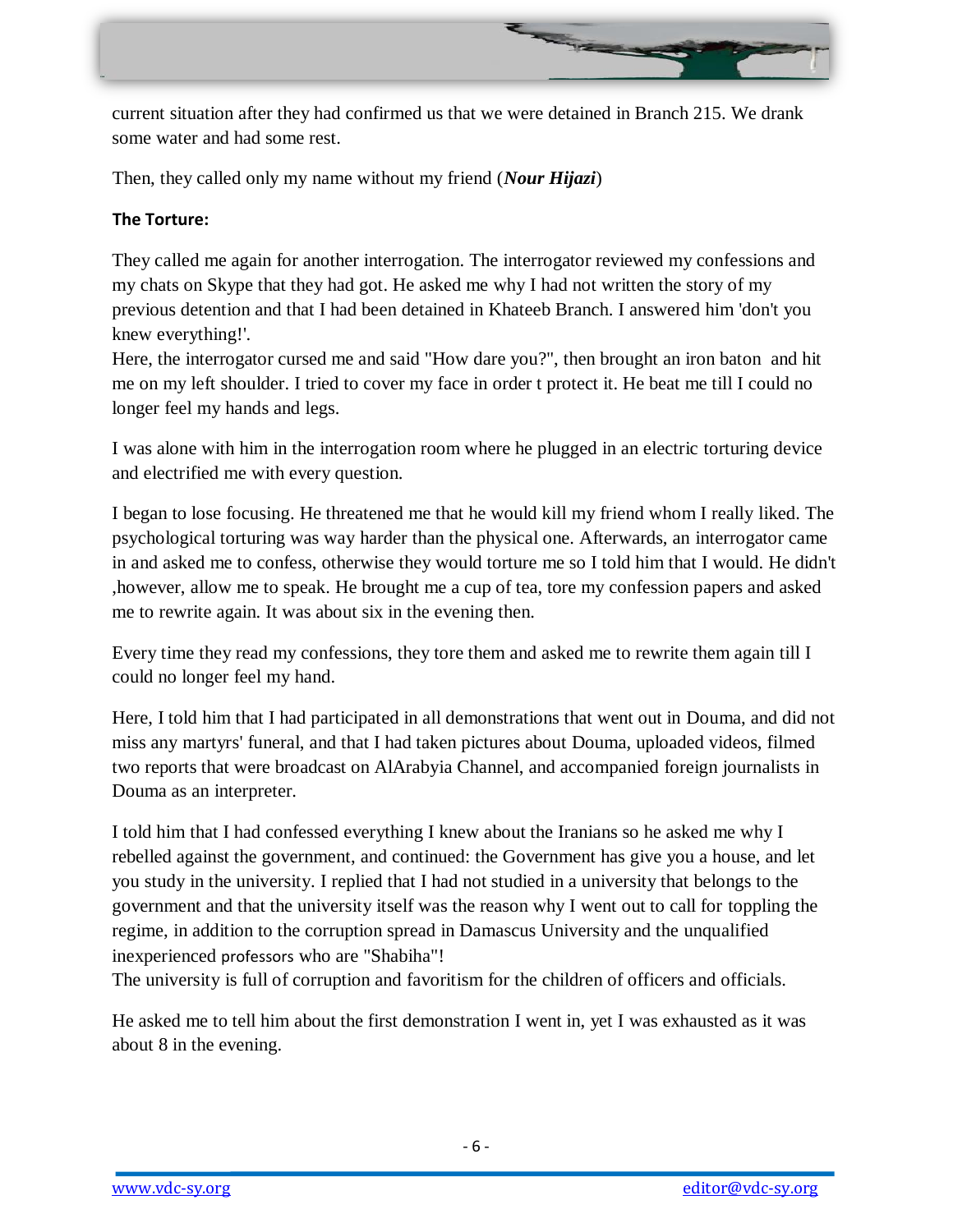

There were two interrogators, one of whom was violent, while the other was gentle and spoke in a reassuring way.

After the interrogation, I went back to the cell. The interrogator told me that I was going to be interrogated again the following day. When I got back to the cell, I knew that they had also called my friend for interrogation and that they had beaten her less than they beat me for she had only been slapped on the face.

I sat in a corner and cried. I had not had eaten lunch yet.

On the next day around 9:30, they called me for interrogation. For the following six days, I had a 10-12 hour-interrogation session every day that the officer got tired but I didn't.

During those sessions, I was only exposed to psychological torture but not physical.

#### *Bayan* continues:

the interrogation lasted for 6 consecutive days from 8:00 am till 7:00 pm.

I was trying to be stronger than the interrogator that I did not have any lunch meal in the interrogation room; My cellmate hid me some food to eat after the interrogation session.

On the seventh day, they interrogated me for only half a day.

The interrogation stopped after I confessed. After that, they interrogated my friend Nour for a day and a half.

On the eighth day, they asked me two questions only to make sure of a specific piece of information, and I was not called for interrogation after that.

I saw my file which was really huge. The interrogator asked my not to mention any thing about the Iranians to my cellmates and to forget about the whole subject.

#### **The Cell:**

The cell was 3\*2 mand It was next to males' cells, a thing that bothered the jailors who did not want women in that branch. Yet, due to our serious charges we were put in Branch 215.

We were 9 women prisoners in the cell.

1-*Do'aa* ( a university student)

2-*San'aa* ( a university graduate)

3-*Waf'aa* ( a housewife)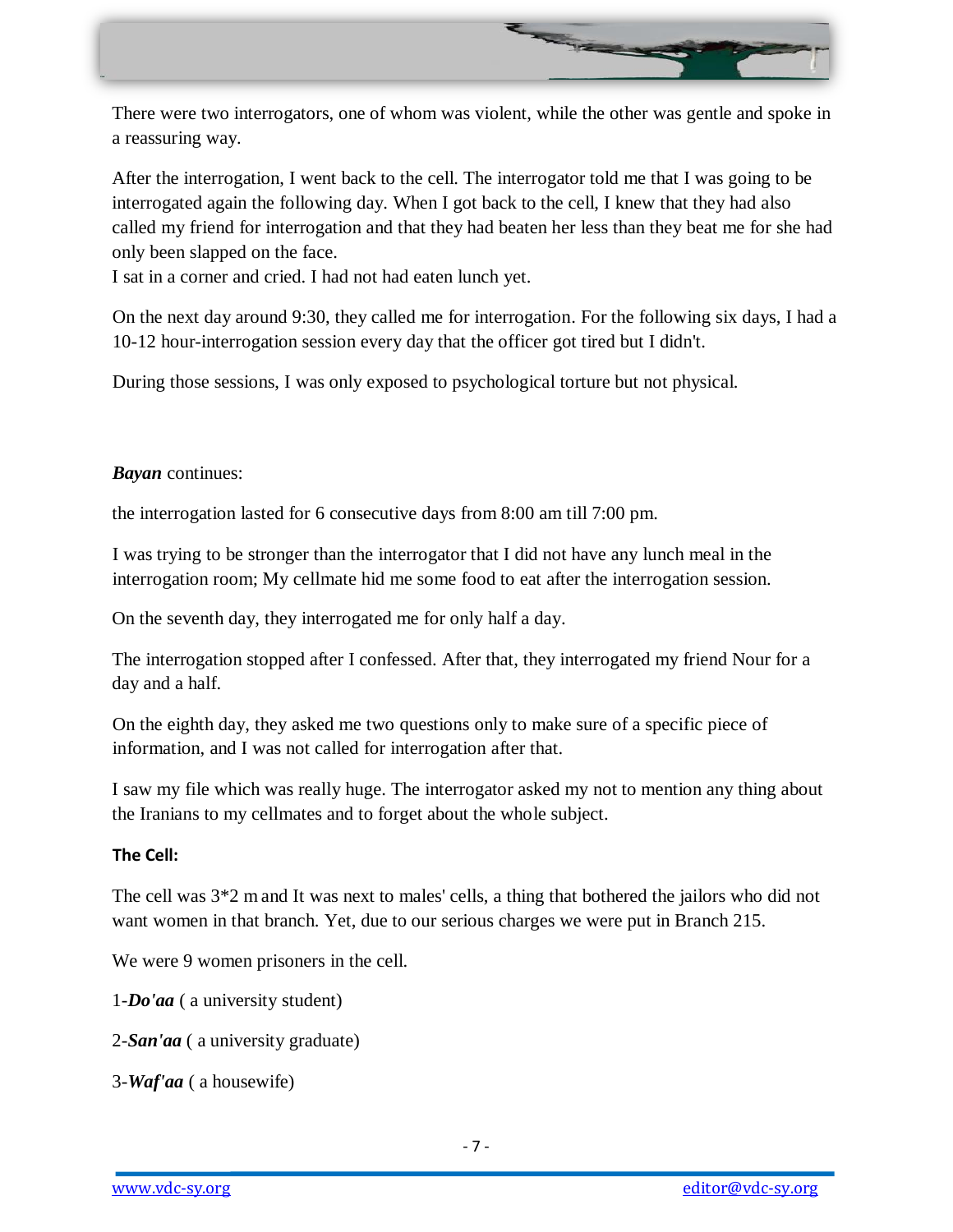

Some of them had no revolutionary activities at all.

4-*Om Muhammad* from Aleppo who is an old woman (65 years old) and who suffered a hypertension. Once, she had a very high blood pressure. I tried to give her first aid, yet when the nurse came, he refused to give her any medication because he did not know the proper dosage.

5-(*ThulFaqqar*) from Aleppo, and she is a relative of Om Muhammad.

6-*Shaim'aa* from DeirEzzor. A seventeen-year-old teenager.

7-A mental patient who used to call herself "*Mirvat Assad*". She was a security officer before a colleague of hers set her up. Thus, she was tortured and lost a part of her memory. She used to claim that Bashar Assad is her husband!!

It was fun to have her with us.

8 & 9 *Waf'aa* and *Zeinab* ( 16 years old)

None of them has been subjected to torture.

#### **Medication:**

The only medicine they provided us with was painkillers 'Dimadol'. I suffered dysentery but they refused to give me any medicine.

One time *Om Muhammad* suffered high blood pressure, we asked them to bring her some garlic. However, they did not mind if she died. When the nurse checked her blood pressure, he said it was 12/8, but I told him that he was wrong and that it was 16/10. Later on, they checked her blood pressure outside the cell so that I did not observe the process.

Another detainee suffered hemolysis, yet they did not give her medication.

*San'aa* had a bone disease, thus she was the only detainee that was allowed to take medicine.

*Om Muhammad* was charged of arms smuggling although she had nothing to do with it; however she got arrested following a false report by a relative of hers. During the shelling on Aleppo, she and *ThulFaqqar* fled to Latakia where they were arrested.

Nour, Sanaa and I had revolution-related charges.

Shaim'aa, on the other hand, had a charge of 'bringing around' regime officers to Free Army to kill them and she was 'proved' guilty, but she was not exposed to physical torture.

*Do'aa* from Douma had the same charge of *Shaim'aa*. However, although she was proved guilty, we all -female detainees from Douma- had a special treatment.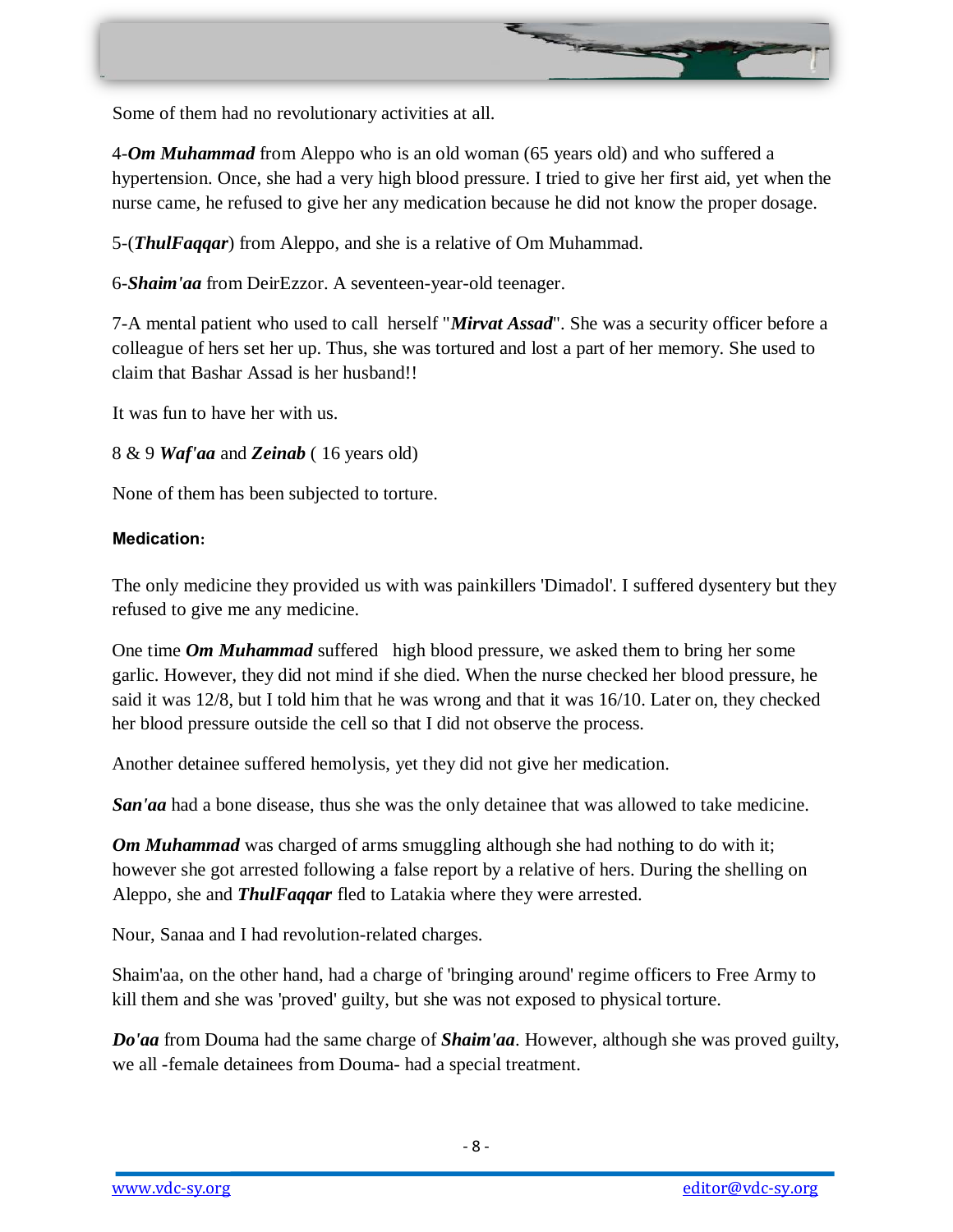

# **Food:**

We were nine detainees in the cell and this number has changed many times. Sleeping condition was good especially that branch 215 was not ready to receive women. Food was so bad and rotten which caused a massive loss in our weight.

For breakfast, they provided a spoonful of sweet, one olive, one egg, some jam and some tea in 'Qasaa' (a big container) that was divided into two parts and it was rusty.

On Thursdays, they provided sweets for the female detainees.

On Thursdays, they provided sweets for the female detainees. For lunch, they provided boiled rice, eggplant , potato in addition to undrinkable soup and a cucumber, a tomato or an apple. Guards always stole our share of apples.

On Thursdays, we had 1 kg of chicken with a cucumber, a tomato or an apple for all of us.

The meals were always like this.

At 11:00 pm they turned off the lights so that we sleep.

# **Torturing male detainees:**

Torturing male detainees- especially newcomers.- was carried out mostly at night after 11:00 pm after closing all the cells.

We were not able to sleep because of the other prisoners' screams. I remember a young detainee from the Faculty of Engineering I believe. They kept torturing him near our cell's door till he lost conscious. Then, they took him to the bathroom and poured water on him. Next, they brought him back and tortured him with electricity that he became unconscious again. They kept repeating that till late that night ( about 3:00 am) noting that they began torturing him at 10:30. He was being beaten brutally.

I couldn't know his name, but he is from Western Gouta; from Babila or Yalda.

# *Bayan* continues:

After the  $7<sup>th</sup>$  day, they stopped any interrogation with us, except for one question for me about a woman from Douma as they were tracking her family.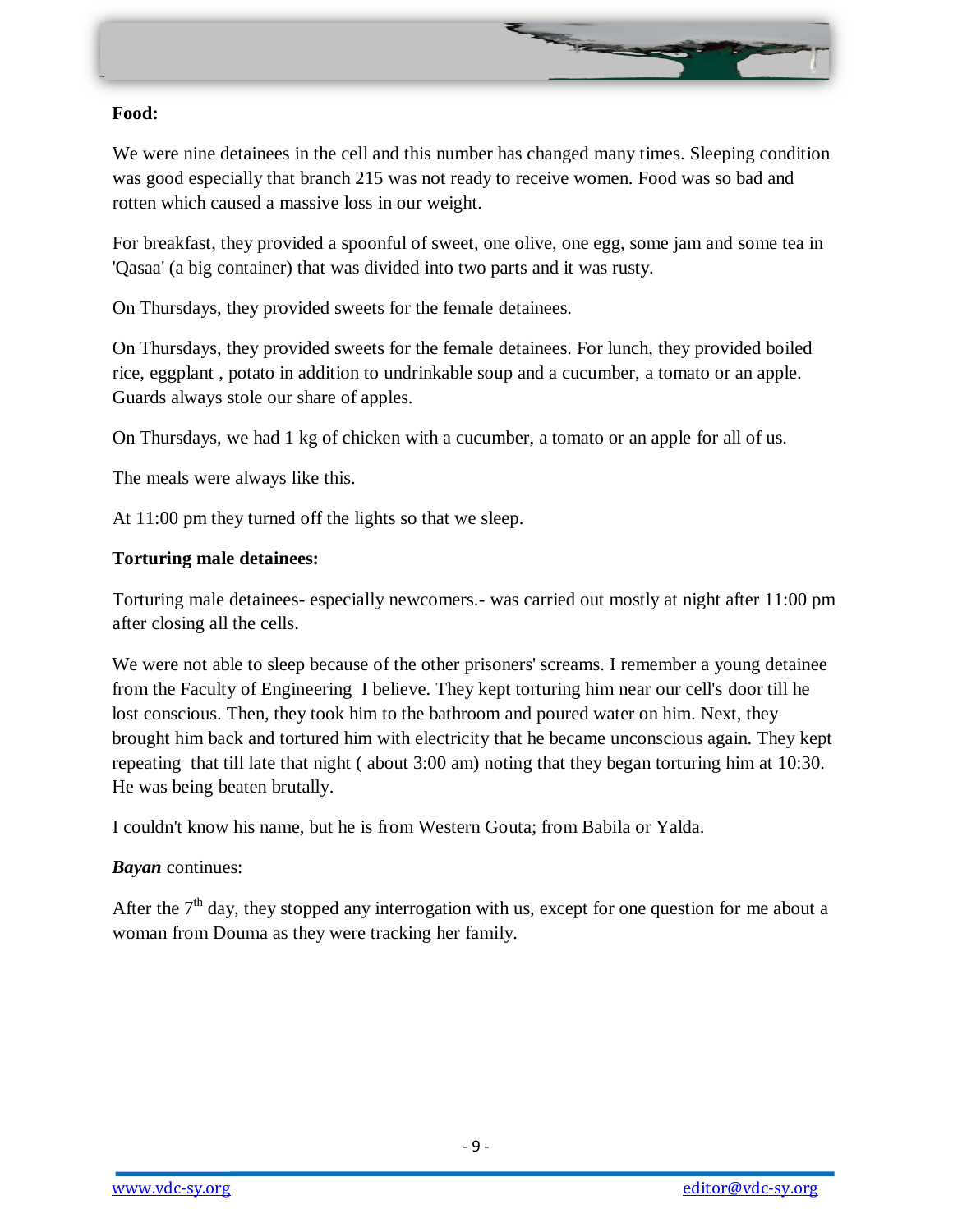

# **From Collective to Solitary Cell:**

On the twenty first night of our detention, at 11:00 pm, the Chief of the branch, known as Sharshabil, who was the worst person in the branch, entered and asked me and *Nour* to grab our stuff and go with him, so we bid our cellmates farewell.

It was so strange that they didn't take our fingerprints on our statements with the charges as they usually do, so we thought they would field-execute us. The guards were confused and the chief was smiling slyly showing his golden tooth. He threatened us with beating and torturing in case we came out with any sound. While we were defending ourselves that we haven't made any sound, we were surprised that he asked us to go into the corridor of male cells!

During our way out, we noticed tight security and that the ventilation openings for the male detainees cells were closed. they put us in a 1 \*1.5 m cell full of insects with a15\*10 cm ventilation opening , two blankets on the floor a bottle of water and no light at all.

Previously, we asked the other detainees to fast in an attempt to raise up our spirits; I was afraid that they might've discovered it and thought we are Salafists or Muslim Brothers.

I cried for I didn't know the reason behind moving us to a solitary cell. The next day, the guards didn't tell us anything. We started revising our interrogation till lunch time at 2:30 pm when the bad guard with his two assistance *Abu Omar* and *Ahmad* brought us our lunch.

Then *Abu Ahmad* came and asked us to prepare ourselves. They blindfolded us and for the first time they handcuffed us and took us to the interrogation room where we waited for 30 minutes. After that they took us to some other building. We went up to the first floor and we entered a room that looked just like an interrogation room with a table and a fan in it where they left us there for 45 minutes...

Then they took us outside the building and put us in a dark blue car as I could peek despite the blindfold. A security member sat between us and it was so hot inside the car.

We thought we would be transferred to the court then to the Central Prison of Adra, but they didn't give us our deposits and there was no trials at that time; "where are they taking us then?"

They put us in another car with 6 detainees (three men and three women). As the car moved the door of the branch was opened and we got out.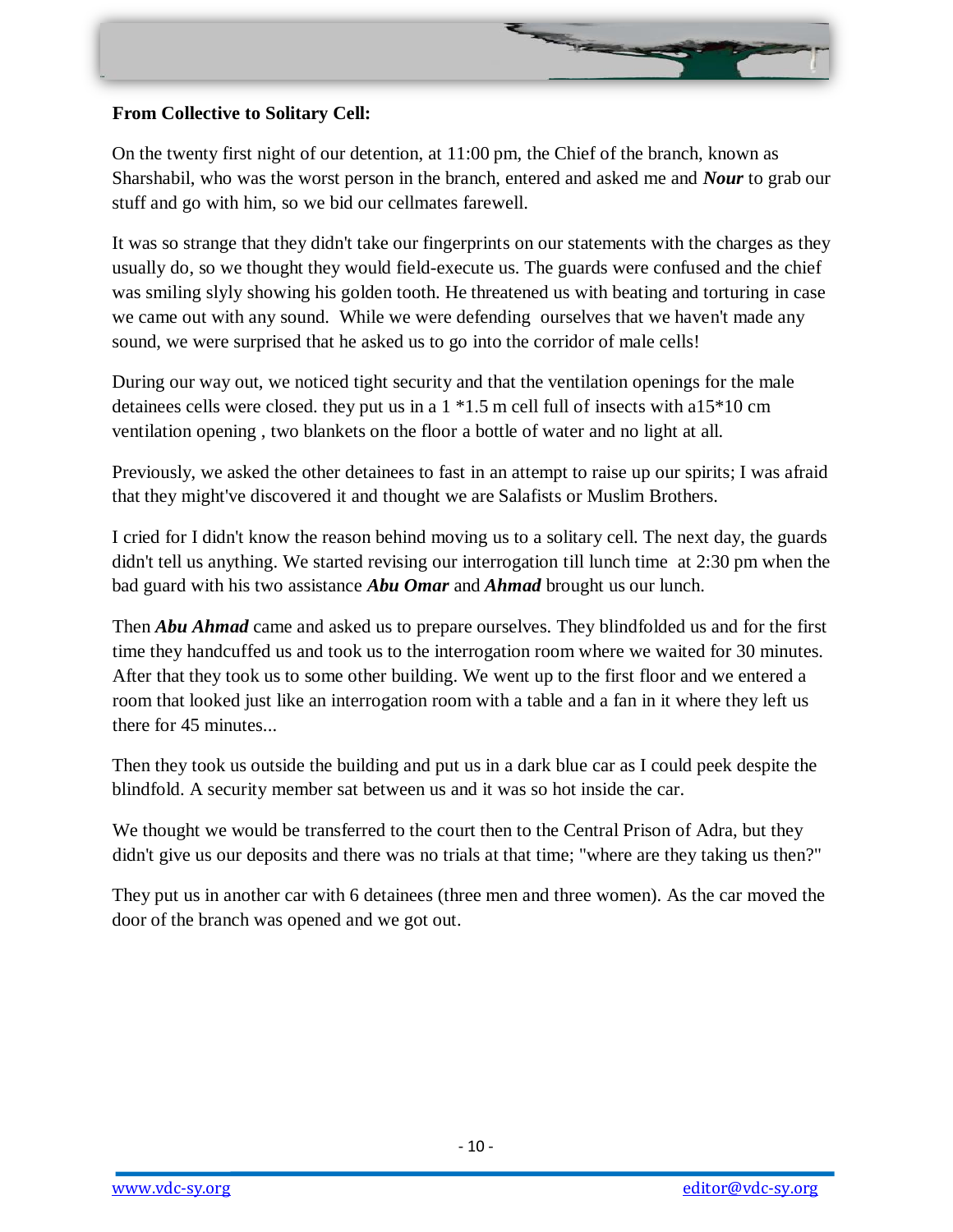# **Hostages Exchange Deal:**

They drove us for about ten minutes before we entered a dim tunnel where we could hear a woman screaming out of torture.

Because we didn't go so far, I thought we were in al-Omaween or in Mazzeh and that they would execute us there.

Then a security member dragged my hand and took me and *Nour* up to a marvel stair where I smelled a strong male perfume.

We took the elevator up to some floor, and we entered a big hall where they undid the handcuffs and blindfolds. Then we entered a smaller hall; it was an office with Bashar Assad picture on the wall.

In the office, they started treating us well.

Two of the 'Shabiha' with an office entered; they were looking at us as if we were their enemies. Three foreign men entered as well, two of them (called *Boland* and *Izzat*) were Turkish members in the Turkish (Ihaha) Human rights Organization. They checked on our health, and asked the others about their names. Then, I knew that they were from Douma and that our names are enlisted in an exchange deal, so I smiled

*Boland* took photos with us like a souvenir- as he claimed; however, I knew those photos were saved for the exchange deal. He told me that we would be with our families soon, then the guards handcuffed us again.

We went back to Branch 215 in Kafersousseh, and to the same solitary cell after they removed the blindfolds and handcuffs.

After that, the guards told us to prepare ourselves for a videotaped interview with al-Dunia TV or the Syrian TV to talk about the city of Douma. I approved because I was under pressure and because I wanted to be released along with my cellmates.

At 09:00 pm, they took us to the interrogation room. We noticed that the corridors were emptied and the guards were cleaning them.

We were then taken to a room to write a pledge not to stage nor incite any demonstrations.

Our hands were not cuffed.

I was asked to sign my confessions and a written pledge not to protest, incite or perform any anti-government activity as well. And to transfer a written text on a computer screen in front of me, then they videotaped my confessions.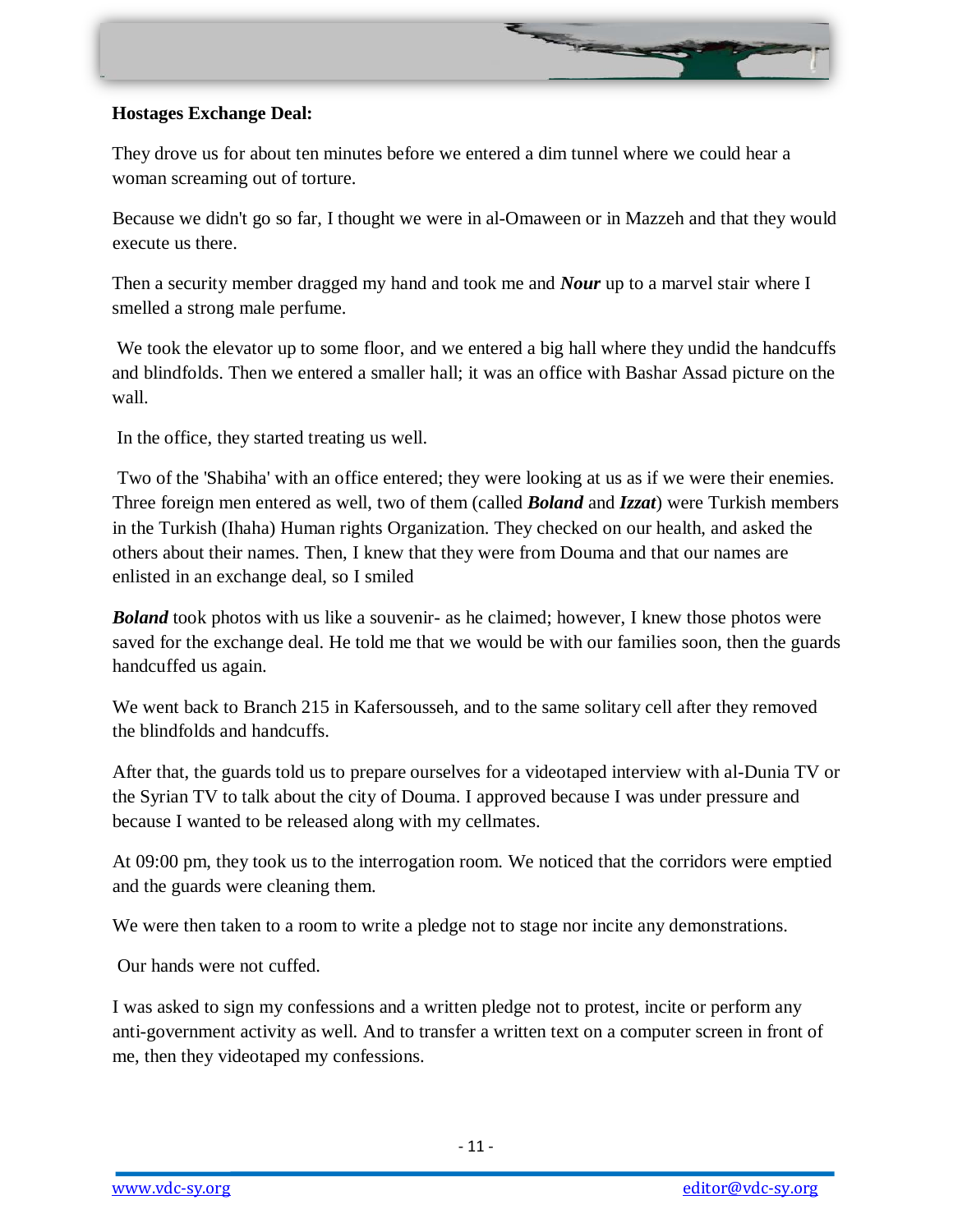

#### **The Release:**

We took the bus out of the branch expecting that they would leave us at KaferSoseh Square as usual. The bus, however, took a road between mountains and we entered a luxurious villa with a lot of armed security around it.

They undid the handcuffs and blindfolds and took me, along with the Nour and the other detainees enlisted in the photo session, inside the villa where they handed us our deposits. I grabbed my cell phone to talk to my mother.

During this time *Boland* and *Izzat* from the Turkish Organization entered and checked on us. After that the Iranian Ambassador to Syria entered and started flattering with us and told us that we all have one enemy which is Israel but we kept silence.

We got out after that and took the bus again with the driver and the two Turkish men. We weren't blindfolded or handcuffed. We left the Iranian Ambassador's villa and headed to the International Airport Road escorted by security cars and motorcycles till we got to al-Milaiha Checkpoint. The driver, who was an officer, removed the 'branch sign' of the bus and told *Boland* and *Izzat* that he cannot go any further as it's a 'terrorist zone' and asked them to drive the bus.

As we entered al-Mliha, we were stopped by the Free Army. I told *Nour* that if we escaped the fire of the Syrian Army, we will not escape that of the Free Army as we were in a security bus and the windows were dimmed and closed.

Free Army members started questioning us thinking that we were 'infiltrators' sent by Syrian Security. I told them that we are members of the Information Office of al-Baraa Brigade and that we were released as a part of an exchange deal. They called *Zahran Alloush*, Head of al-Islam Brigade whose relatives were with us. They gave us two choices; either to go through Doma Road where there were clashes and shelling or to take Jisrin Road where there was an army checkpoint. We took Jisrin Road and the army stopped us and they started questioning us. We informed them that we didn't have any identification cards.

We spent an hour at that checkpoint where I thought I would be killed by either the two armies especially that I witnessed all the clashes and the shelling on Douma.

They asked us to spend the night there, but we informed them that the officer at the previous checkpoint asked to facilitate our entrance. However, he said they had nothing to do with them. One hour later, they allowed us to pass. After ten minutes we were stopped-for the fourth timeby the Free Army.

*Izzat* told me that we would continue to Jisrin, but I couldn't take it anymore and I was afraid that we were going to face some other checkpoints so I told *Izzat* that I would get off and continue my way home on foot. *Izzat* warned us that we were still 'wanted' because of our anti-